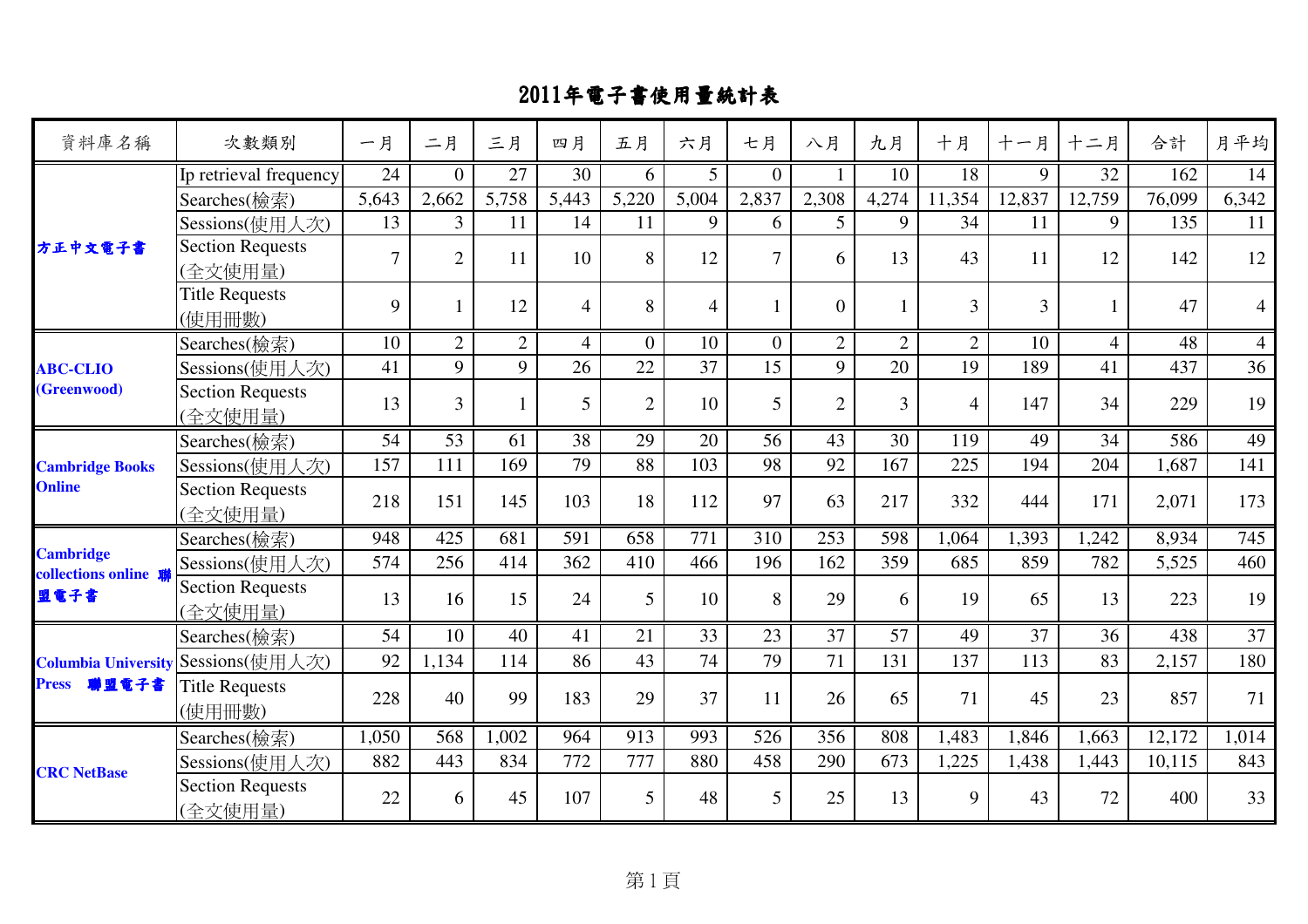| 資料庫名稱                                        | 次數類別                               | 一月             | 二月             | 三月       | 四月             | 五月             | 六月             | 七月             | 八月       | 九月             | 十月             | 十一月            | 十二月            | 合計             | 月平均              |
|----------------------------------------------|------------------------------------|----------------|----------------|----------|----------------|----------------|----------------|----------------|----------|----------------|----------------|----------------|----------------|----------------|------------------|
|                                              | Searches(檢索)                       | 692            | 178            | 198      | 174            | 267            | 135            | 62             | 120      | 204            | 917            | 1,147          | 958            | 5,052          | 421              |
|                                              | Sessions(使用人次)                     | 308            | 155            | 142      | 148            | 170            | 107            | 50             | 100      | 155            | 539            | 662            | 611            | 3,147          | 262              |
| <b>Credo Reference</b>                       | <b>Section Requests</b><br>(全文使用量) | 358            | 27             | 39       | 12             | 83             | 83             | 13             | 34       | 128            | 98             | 154            | 34             | 1,063          | 89               |
| <b>Digital Dissertation</b>                  | Searches(檢索)                       | 989            | 539            | 1,384    | 997            | .066           | 884            | 609            | 566      | 4,504          | 1,487          | 1,547          | 1,703          | 16,275         | 1,356            |
| Consortium數位化<br>論文典藏聯盟                      | <b>Title Requests</b><br>(使用冊數)    | 256            | 102            | 360      | 185            | 198            | 162            | 102            | 122      | 296            | 258            | 249            | 240            | 2,530          | 211              |
|                                              | Searches(檢索)                       | 909            | 446            | 1,020    | 764            | 879            | 755            | 225            | 236      | 540            | 1,009          | 1,263          | 1,221          | 9,267          | 772              |
| <b>Early American</b>                        | Sessions(使用人次)                     | 915            | 445            | 1,034    | 767            | 888            | 760            | 238            | 249      | 550            | 1,029          | 1,275          | 1,230          | 9,380          | 782              |
| Imprints(EAI)圖科<br>會圖書計畫電子書                  | <b>Section Requests</b><br>(全文使用量) | 44             | 22             | 114      | 20             | 94             | 37             | 91             | 100      | 38             | 116            | 127            | 82             | 885            | 74               |
|                                              | Searches(檢索)                       | $\Omega$       | $\Omega$       | $\Omega$ | $\Omega$       | $\Omega$       | $\Omega$       | $\Omega$       | $\Omega$ | $\Omega$       | $\Omega$       | $\overline{0}$ | $\theta$       | $\overline{0}$ | $\overline{0}$   |
| <b>Early English Books</b><br>Online(EEBO)圖科 | Sessions(使用人次)                     |                |                |          | 5              |                |                | $\overline{4}$ |          | $\overline{3}$ | $\overline{2}$ |                |                | 22             | $\overline{2}$   |
| 會圖書計畫電子書                                     | <b>Title Requests</b><br>(使用冊數)    | $\overline{0}$ | $\overline{0}$ | $\Omega$ | $\overline{0}$ | $\overline{0}$ | $\Omega$       | $\overline{0}$ | $\theta$ | $\overline{0}$ | $\Omega$       | $\theta$       | $\overline{0}$ | $\overline{0}$ | $\boldsymbol{0}$ |
|                                              | Searches(檢索)                       | 391            | 312            | 295      | 336            | 217            | 261            | 118            | 104      | 317            | 662            | 434            | 517            | 3,964          | 330              |
| <b>Gale Virtual</b>                          | Sessions(使用人次)                     | 396            | 276            | 302      | 345            | 226            | 260            | 120            | 106      | 315            | 658            | 436            | 516            | 3,956          | 330              |
| <b>Reference Library</b>                     | <b>Section Requests</b><br>(全文使用量) | $\overline{2}$ | 14             | 12       | 10             | $\overline{7}$ | $\overline{4}$ | 30             | 16       | $\overline{2}$ | 25             | 5              | 25             | 152            | 13               |
|                                              | Searches(檢索)                       | N/A            | N/A            | N/A      | N/A            | N/A            | N/A            | N/A            | 7,708    | 2,288          | 1,892          | 2,147          | 2,827          | 16,862         | 3,372            |
| <b>Hyread ebook</b>                          | <b>Section Requests</b><br>(全文使用量) | 3,151          | 5,241          | 3,231    | 4,427          | N/A            | 7,195          | 2,944          | 1,607    | 5,735          | 9,547          | 11,558         | 51,330         | 105,966        | 9,633            |
|                                              | <b>Title Requests</b><br>(使用冊數)    | 81             | 136            | 91       | 115            | N/A            | 183            | 70             | 49       | 143            | 199            | 254            | 1,138          | 2,459          | 224              |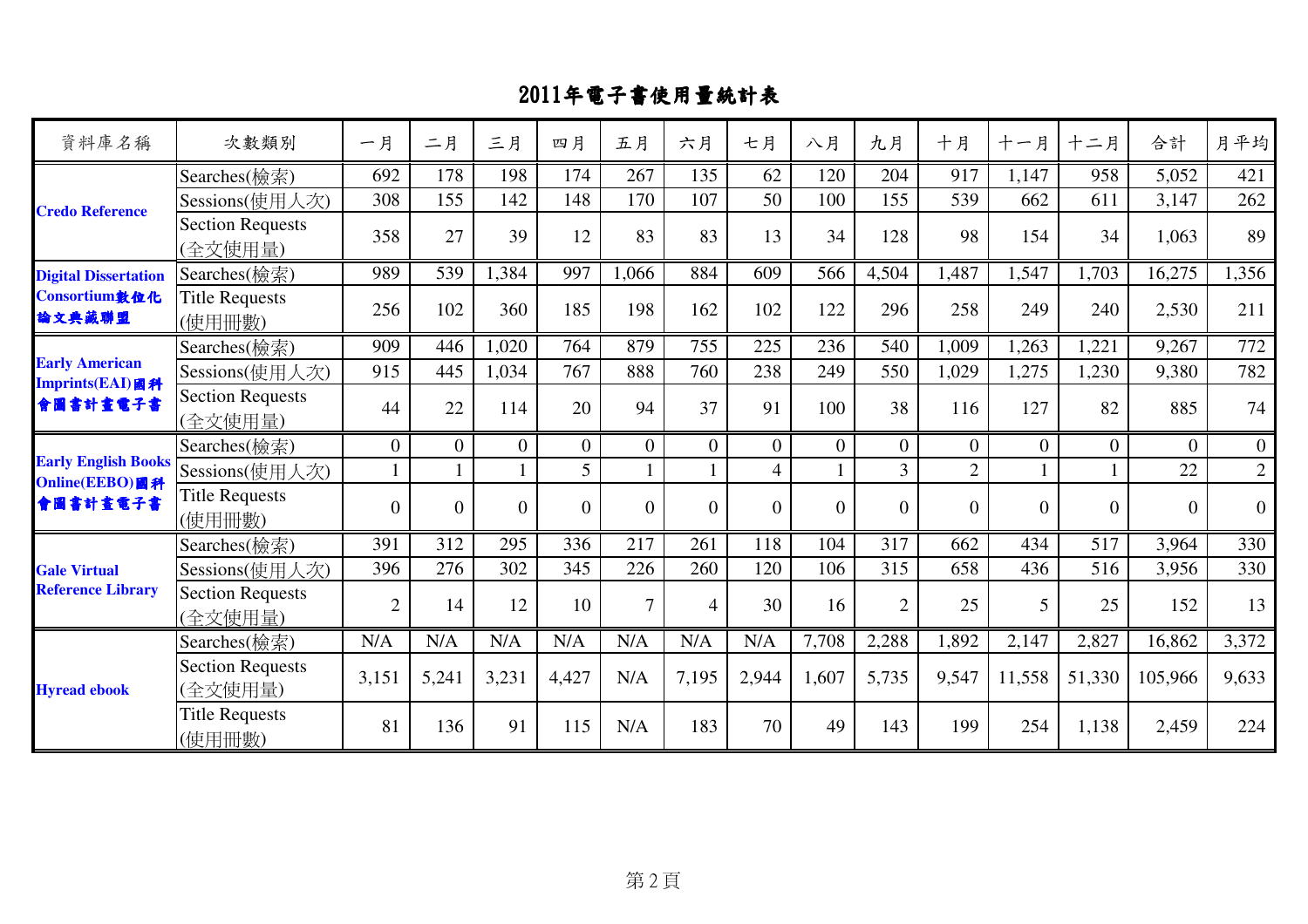| 資料庫名稱                       | 次數類別                               | 一月              | 二月    | 三月             | 四月             | 五月             | 六月             | 七月             | 八月             | 九月             | 十月             | 十一月   | 十二月            | 合計     | 月平均             |
|-----------------------------|------------------------------------|-----------------|-------|----------------|----------------|----------------|----------------|----------------|----------------|----------------|----------------|-------|----------------|--------|-----------------|
|                             | Sessions(使用人次)                     | 5 <sup>5</sup>  |       | 5 <sup>1</sup> |                | 5 <sup>5</sup> | 3 <sup>1</sup> |                | $\overline{3}$ | 12             | $\overline{4}$ | 119   | 5 <sup>5</sup> | 164    | 14              |
| <b>IOS</b>                  | <b>Section Requests</b><br>(全文使用量) | $\overline{2}$  | 8     | $\Omega$       | $\overline{0}$ | $\overline{3}$ | $\overline{0}$ | $\Omega$       | $\theta$       | $\overline{0}$ |                | 47    | 20             | 81     | $\mathcal{T}$   |
|                             | <b>Title Requests</b><br>(使用冊數)    | $5\overline{)}$ |       | $\overline{3}$ |                | 5              | $\overline{3}$ |                | $\overline{3}$ | 10             | $\overline{4}$ | 112   | 5              | 153    | 13              |
|                             | Searches(檢索)                       | 1,194           | 522   | 818            | 905            | 879            | 631            | 384            | 235            | 524            | 893            | 1,124 | 1,248          | 9,357  | 780             |
|                             | Sessions(使用人次)                     | 1,098           | 498   | 776            | 874            | 838            | 608            | 354            | 257            | 533            | 905            | 1,085 | 1,129          | 8,955  | 746             |
| <b>Literature Online</b>    | <b>Section Requests</b><br>(全文使用量) | 32              | 12    | 5              | 17             | 76             | 11             | 25             | 6              | 27             | 19             | 20    | 8              | 258    | 22              |
|                             | <b>Title Requests</b><br>(使用冊數)    | $\overline{0}$  |       | $\overline{2}$ | 5              | 1              | $\Omega$       | $\overline{2}$ | $\overline{3}$ | $\overline{2}$ |                | 3     | $\Omega$       | 20     | $\mathbf{2}$    |
| <b>McGraw Hill</b>          | Searches(檢索)                       | 8               | 15    | 45             | $\overline{4}$ | $\overline{7}$ | 9              | 19             | 48             | 97             | 93             | 69    | N/A            | 414    | $\overline{38}$ |
|                             | Sessions(使用人次)                     | 51              | 79    | 110            | 63             | 70             | 66             | 78             | 52             | 178            | 145            | 109   | N/A            | 1,001  | 91              |
|                             | <b>Title Requests</b><br>(使用冊數)    | $\overline{4}$  | 8     | 6              | $\overline{3}$ | 3              | $\overline{5}$ | 12             | 21             | 23             | 20             | 5     | N/A            | 110    | 10              |
|                             | Searches(檢索)                       | N/A             | N/A   | N/A            | N/A            | N/A            | N/A            | N/A            | 6              | 185            | 234            | 178   | 49             | 652    | 130             |
| <b>McGraw Hill</b><br>聯盟電子書 | Sessions(使用人次)                     | N/A             | N/A   | N/A            | N/A            | N/A            | N/A            | N/A            | 41             | 414            | 351            | 163   | 156            | 1,125  | 225             |
| (新平台)                       | <b>Title Requests</b><br>(使用冊數)    | N/A             | N/A   | N/A            | N/A            | N/A            | N/A            | N/A            | 11             | $\overline{7}$ | 32             | 20    | 10             | 80     | 16              |
|                             | Searches(檢索)                       | 17              | 11    | 58             | 50             | 62             | 26             | 44             | 52             | 58             | 46             | 32    | 19             | 475    | 40              |
|                             | Sessions(使用人次)                     | 1,124           | 957   | 1,560          | 1,331          | 1,095          | 1,230          | 859            | 458            | 1,282          | 3,209          | 3,835 | 3,652          | 20,592 | 1716            |
| <b>MyiLibrary</b>           | <b>Section Requests</b><br>(全文使用量) | 501             | 1,845 | 3,830          | 2,332          | 1,721          | 1,332          | 1,464          | 847            | 1,906          | 2,929          | 1,752 | 2,502          | 22,961 | 1913            |
|                             | Searches(檢索)                       | N/A             | N/A   | N/A            | N/A            | N/A            | N/A            | 685            | 1,457          | 2,129          | 3,431          | 2,707 | 2,669          | 13,078 | 1,090           |
|                             | Sessions(使用人次)                     | N/A             | N/A   | N/A            | N/A            | N/A            | N/A            | 210            | 355            | 555            | 937            | 654   | 601            | 3,312  | 276             |
| NetLibrary電字書               | <b>Title Requests</b><br>(使用冊數)    | N/A             | N/A   | N/A            | N/A            | N/A            | N/A            | 52             | 33             | 53             | 64             | 41    | 27             | 270    | 23              |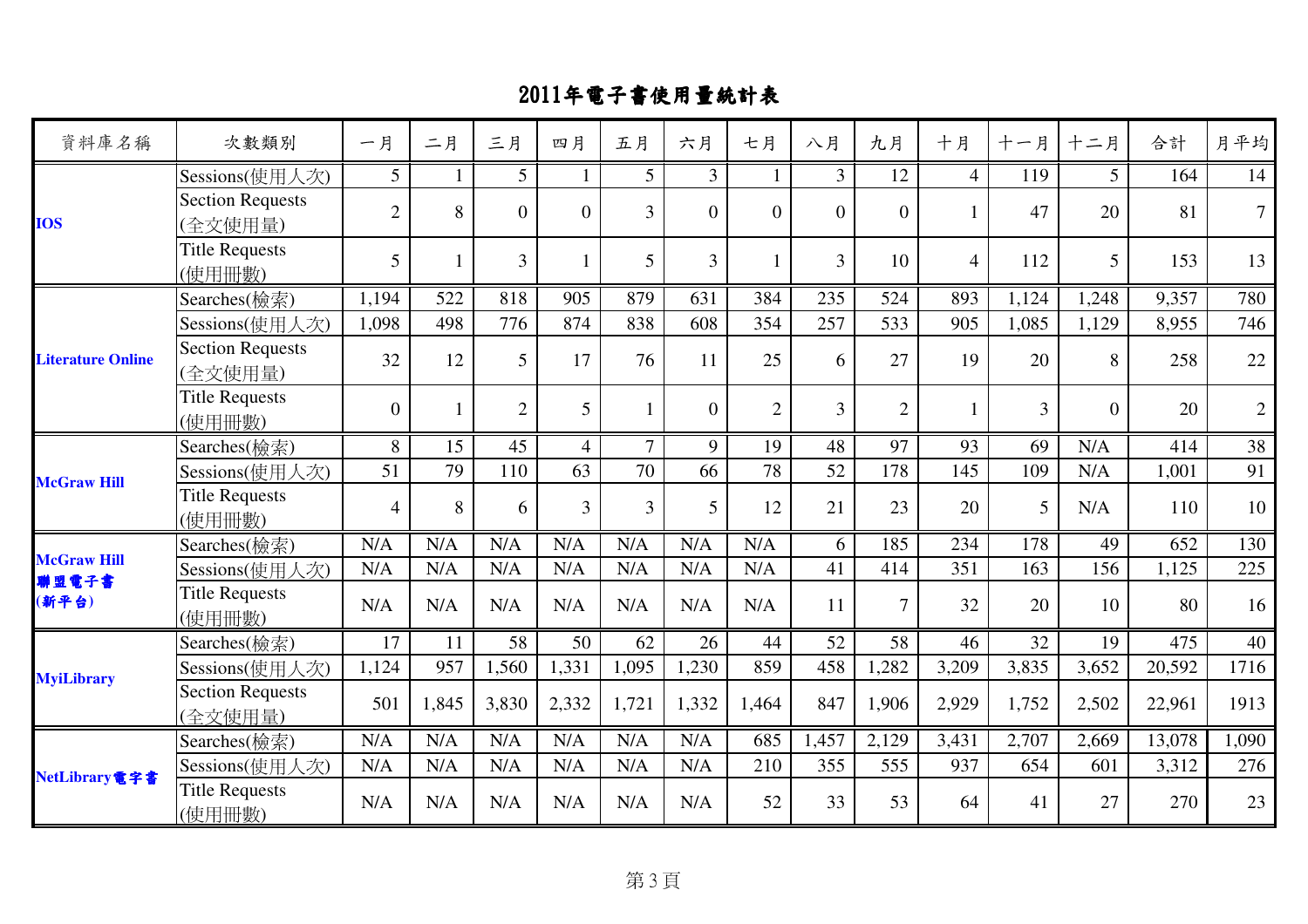| 資料庫名稱                                     | 次數類別                               | 一月             | 二月       | 三月             | 四月             | 五月             | 六月             | 七月             | 八月             | 九月             | 十月             | 十一月            | 十二月            | 合計              | 月平均              |
|-------------------------------------------|------------------------------------|----------------|----------|----------------|----------------|----------------|----------------|----------------|----------------|----------------|----------------|----------------|----------------|-----------------|------------------|
|                                           | Searches(檢索)                       | 35             | 626      | 16             | 12             | N/A            | N/A            | N/A            | N/A            | N/A            | N/A            | N/A            | N/A            | 689             | 172              |
| <b>Oxford Scholarship</b>                 | Sessions(使用人次)                     | 52             | 91       | 62             | 41             | N/A            | N/A            | N/A            | N/A            | N/A            | N/A            | N/A            | N/A            | 246             | 62               |
| Online 聯盟電子書                              | <b>Section Requests</b><br>(全文使用量) | 260            | 1,101    | 250            | 446            | N/A            | N/A            | N/A            | N/A            | N/A            | N/A            | N/A            | N/A            | 2,057           | 514              |
|                                           | Searches(檢索)                       | N/A            | N/A      | 14             | $\overline{4}$ | 5              | 23             | 9              | 17             | 350            | 21             | 24             | 17             | 484             | 48               |
| <b>Oxford Scholarship</b><br>Online 聯盟電子書 | Sessions(使用人次)                     | N/A            | N/A      | 40             | 29             | 38             | 40             | 23             | 20             | 143            | 47             | 62             | 39             | 481             | 48               |
| (新平台)                                     | <b>Section Requests</b><br>(全文使用量) | N/A            | N/A      | 163            | 407            | 227            | 170            | 176            | 159            | 147            | N/A            | N/A            | N/A            | 1,449           | 207              |
| <b>SAGE</b> eReference<br>聯盟電子書           | Searches(檢索)                       |                | $\Omega$ | 5 <sup>5</sup> | 14             | $\overline{0}$ | 6              | $\overline{0}$ | $\theta$       | $\Omega$       | $\overline{2}$ | $\Omega$       | $\Omega$       | 28              | $\overline{2}$   |
|                                           | Sessions(使用人次)                     | 5              | $\theta$ | $\overline{2}$ | 5              | $\overline{0}$ | 3 <sup>1</sup> | $\overline{0}$ |                | $\Omega$       | $\tau$         | $\theta$       |                | 24              | $\overline{2}$   |
|                                           | <b>Section Requests</b><br>(全文使用量) | $\tau$         | 10       | $\overline{7}$ | 9              | $\Omega$       | 9              | $\Omega$       |                | $\mathfrak{2}$ | 48             | $\overline{3}$ | 5              | 101             | $8\,$            |
| <b>ScienceDirect</b>                      | <b>Section Requests</b><br>(全文使用量) | 294            | 149      | 575            | 186            | 181            | 270            | 100            | 168            | 857            | 507            | 1,129          | 787            | 5,203           | 434              |
| 聯盟電子書                                     | <b>Title Requests</b><br>(使用冊數)    | N/A            | N/A      | 566            | 166            | 165            | 234            | 95             | 163            | 797            | 458            | 785            | 611            | 4,040           | 404              |
|                                           | Searches(檢索)                       | 10             | 12       | $\overline{3}$ | 9              | 14             | $\overline{4}$ |                | 5              | 9              | 8              | $\overline{7}$ | 19             | 101             | 8                |
|                                           | Sessions(使用人次)                     | 30             | 28       | 23             | 20             | 20             | 27             | 8              | 14             | 26             | 74             | 66             | 43             | 379             | 32               |
| SIAM聯盟電子書                                 | <b>Title Requests</b><br>(使用冊數)    | 28             | 100      | 6              | 14             | 28             | 8              | $\Omega$       | $\overline{4}$ | $\overline{4}$ | 8              | 6              | 28             | 234             | 20               |
| <b>SpringerLink</b><br>聯盟電子書              | <b>Section Requests</b><br>(全文使用量) | 1,473          | 1,407    | 1,571          | 1,490          | 1,635          | 2,112          | 590            | 1,268          | 2,047          | 1,449          | 1,522          | 2,173          | 18,737          | 1,561            |
| <b>TAEBC Karger</b>                       | <b>Section Requests</b><br>(全文使用量) | $\overline{0}$ | $\theta$ | $\overline{0}$ | $\overline{0}$ | $\theta$       | $\overline{0}$ | $\overline{0}$ | $\theta$       | $\overline{0}$ | 3              | $\overline{0}$ | $\overline{2}$ | $5\overline{)}$ | $\boldsymbol{0}$ |